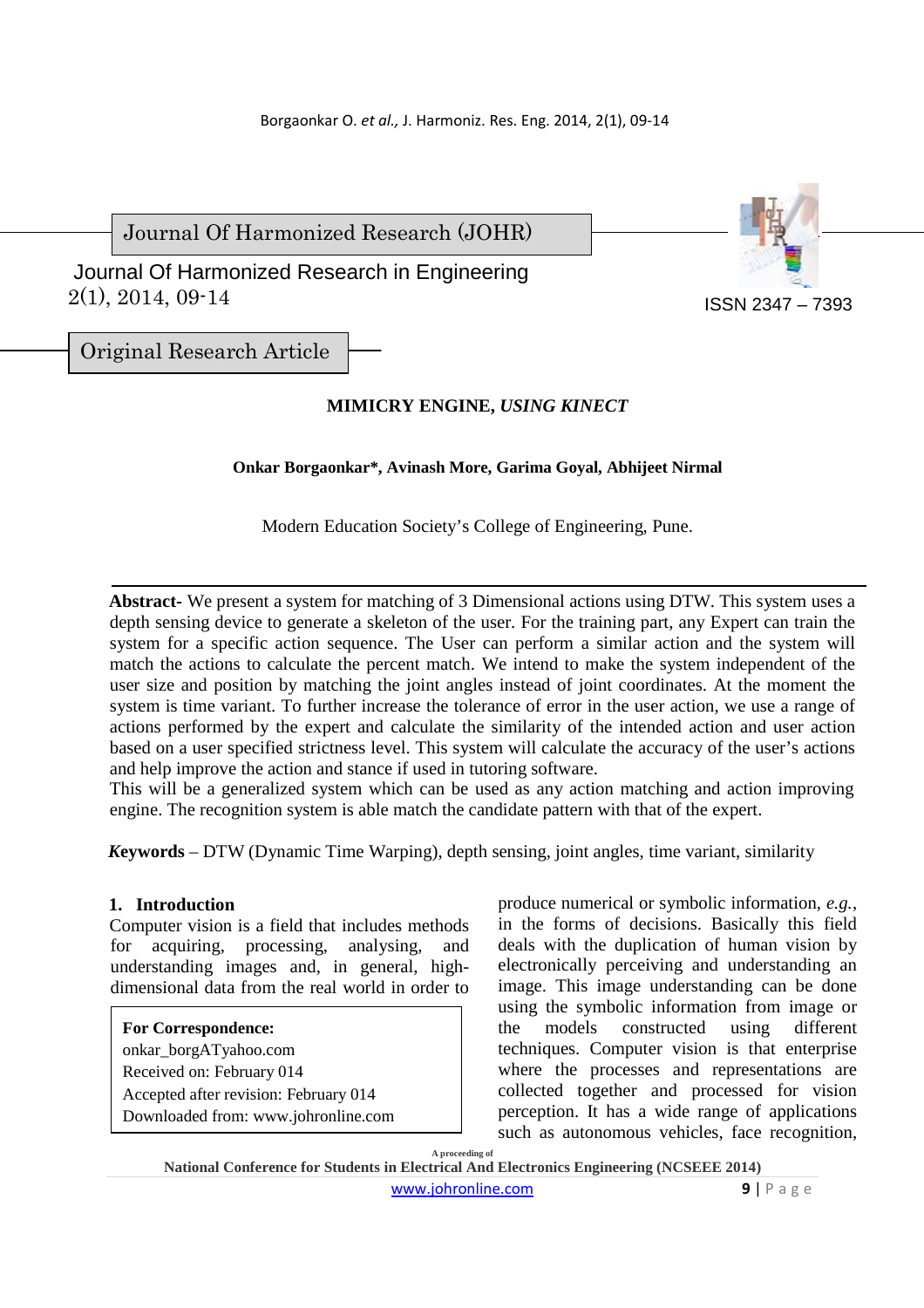smart camera, object detection etc.

In machine learning, pattern recognition is the assignment of a label to a given input value. This is a separate domain which can be merged in with many domains viz. computer vision, pattern matching, digital signal processing, information security, image processing etc. various techniques and algorithms are available in order to apply pattern recognition in varied domains of technology. The algorithms used in pattern recognition try to provide an answer to the given set of inputs with all possible matches of inputs. The system implemented in this paper is based on a low cost tutor or rather a mimicry engine which finds applications in general scenarios. The engine builds interactive environment with its users to analyze and critique the actions performed. This could prove to be an intelligent tutor provided we have an intelligent person or virtuoso to train the system. We are using DTW in order to perform matching of the two action sequences. We try to make a time variant system i.e. both the actions shall have to be performed in the same time frame for them to be matched, if not, then the similarity of the two action sequences shall be affected. After matching the two sequences the Accuracy Result will be displayed at the end of the matching module.

#### **2. Related Work**

An interesting question to ponder upon is what the next generation computer application would be like? To answer this, let's recall the first computers, with a command-line interface. Then came the GUI based computers. In which calculating, playing music, playing games, word processing and other operations were interactive using hardware devices. For the next generation computer interaction, we expect to use more interactive methods. for e.g. can a computer identify me by looking at my face or even my gait? Can a computer know where I'm looking at and what I'm doing? Can a computer tell what is living and what is non-living? Can computers learn something by themselves? Can a computer summarize a video for me?

While depth sensors are not conceptually new.

sensors such as Kinect have been made accessible to all. In [1] this work represents an action recognition algorithm for matching dance sequences. [5] In order to align and evaluate dance performances, Kinect depth maps from the associated grand challenge data set are considered. [1] In this paper the point based and angle-based skeleton model required for the body and joint angel trajectory matching respectively.

#### **3. Problem Discription**

The proposed system is developed in order to help the user to improve his actions. We focus on generating a set of the results for actions performed by the user in comparison with the actions performed by an expert. We present an approach for measuring the similarity between the two action sequences for any generalized applications.

In this system we have concentrated not on one factor but it deals with many generalized actions. This is a more generalized system which will provide a helping and supporting hand in learning any form of actions involved in day to day life using skeletal information obtained from any depth sensor, and propose an easy to implement algorithm that can solve this problem in real time

The main problems involved are to stabilize and normalize the anthropometric and temporal variations. Though such differences can't be avoided when acquiring human motion data, we try to avoid and mitigate such differences while recognizing the sequence in following ways:

- By using an angle based skeleton model that will reduce and avoid anthropometrical dependencies, while it reduces the obtained candidate dimensionality without any loss of important information of sequence.

-we introduce a sample similarity measure based on our system algorithm in order to overcome the temporal differences and transformations which may vary in speed and distance from the camera. The similarity is bounded, even though the length of the user action sequence may vary; as the matching is performed only after the user had

**A proceeding of National Conference for Students in Electrical And Electronics Engineering (NCSEEE 2014)**  www.johronline.com **10** | P a g e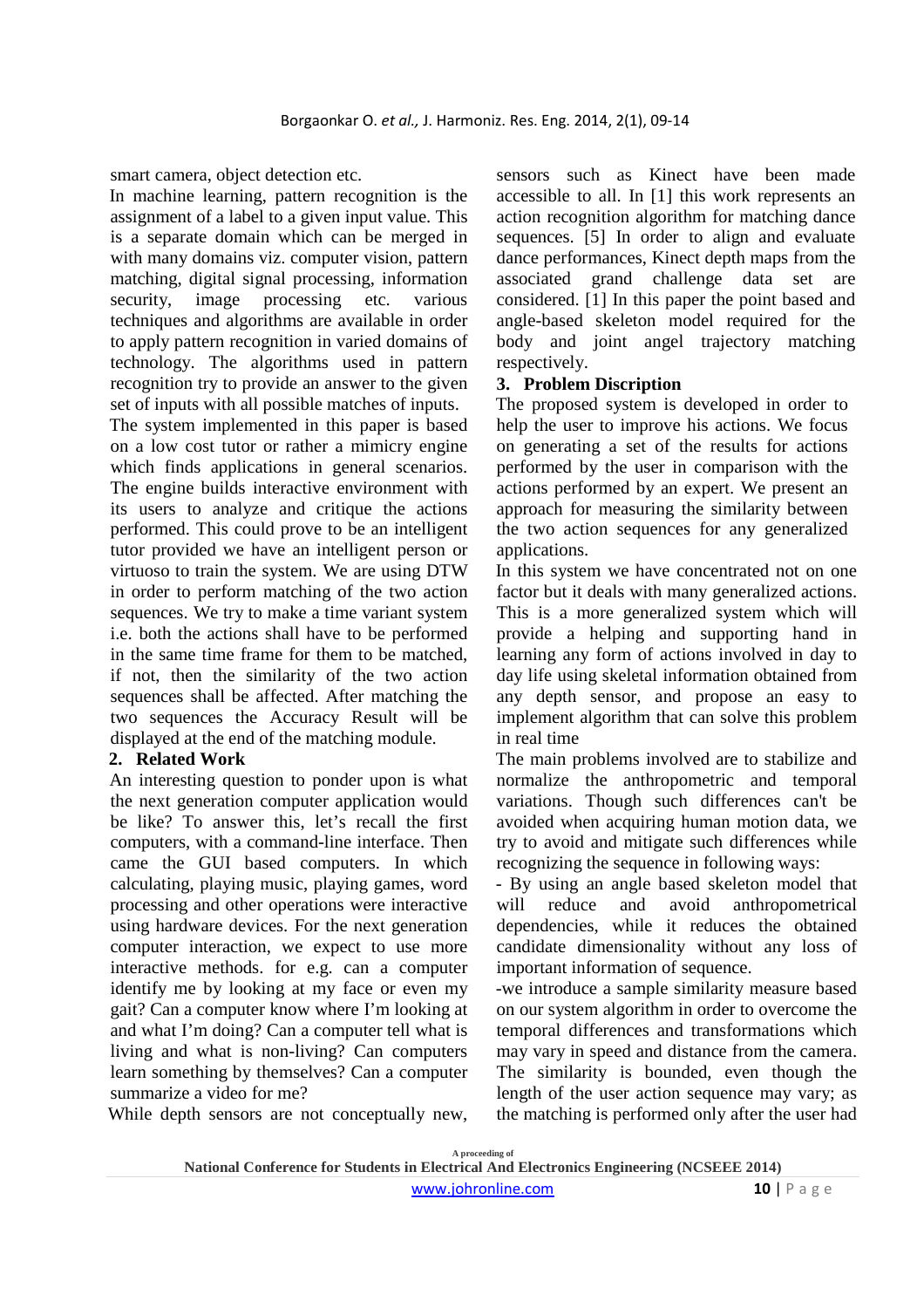completed his action. Thus the user action sequence length is known before the matching process initiates.

The proposed recognition system is a part of assessing whether the action sequence performed by users approaches the expert action sequence, which we pre-recorded with the help of an expert during the training of the system. So we do not adopt algorithms that involve statistical recognition methods, thereby eliminating unnecessary set of data to be processed, so as to match two action sequences. The structure of the system is illustrated in the figure below:



*Fig. Block Diagram of working of Mimicry Engine* The system consists of four modules: - i) System Training Phase by using a depth sensing device for skeletal tracking. ii) User Skeleton tracking by acquiring the point based skeleton of the actions performed. iii) Feature extraction module where the body trajectory is converted from 3D point based skeleton to angle based skeleton which consist of the thirteen most important joint angles. iv) An angel based skeleton trajectory module comparison.

An important feature of our contribution is that, unlike the majority of sequence matching algorithms, ours does not need to segment a candidate pattern in the incoming motion data

prior to recognition.

In the first phase of system training the engine is trained with the help of an expert. These actions performed by expert are recorded thrice. All the three training sets of action sequences are stored in point based and joint-angle based skeleton format.

In the second phase which is user skeleton tracking we are going to track point based skeleton of candidate and will be stored in the system in the form of angle-based skeleton trajectory.

Here we are obtaining the user skeleton by using the depth sensing device. The output of that depth sensing device will be point-based skeleton trajectory. To eliminate the bottlenecks that are caused due to point based skeleton trajectory, we need to convert it into joint-angle based skeleton trajectory. The conversion of the point based skeleton trajectory to joint-angle based skeleton trajectory is accomplished in the feature extraction phase. In this phase we are obtaining 13 angles from user's skeleton, this overcomes the problem of anthropometric differences.

The problem that we are facing in getting a sequence similarity measure, while comparing a very large set of data, is to eliminate the delay factor involved while making the comparison. We have provided user with the number of options from very strict to lenient matching in which the tolerance level of the difference between frames (candidate and baseline) can be varied so as to give space for human error.

The sequence of the paper is that Section 4. will give the description about the point based and joint angle based body trajectory. Section 5 will provide the recognition algorithm strategy applied and the angle based trajectory comparison, and Finally Section 6 describes the results and conclusion.

**4. Action Recognition And Feature Extraction**  4.1 **Point Based Skeleton:-** The point based skeleton is a set of 15 points obtained from depth sensing device, which are depicted by ellipses  $E = \{1, 2, and 15\}.$ 

**A proceeding of**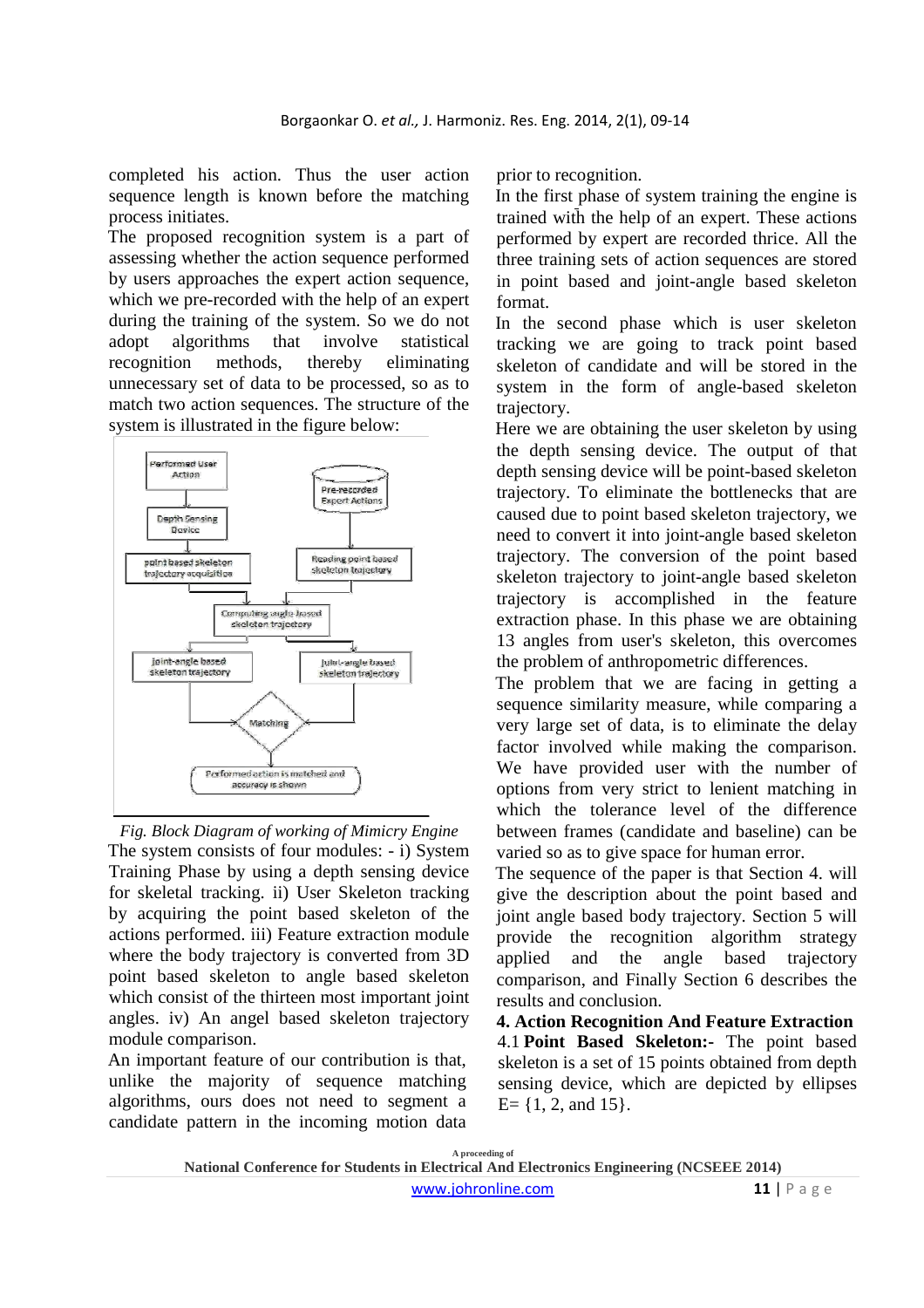

*Fig: Front view of 3D Skeleton of Human body* The set of points that are obtained are in a coordinate format. Each point from the set E can be represented as follows:

Suppose Xi is any point from set E then,  $Xi =$  ${xi, yi, zi}$  where x, y, z are the three coordinates of the point X. The skeleton set S can be represented  $S = \{X1, X2, \ldots, X15\}$ . Although this representation can describe every pose of human body, it is heavily dependent on the body size and proportion of the user. These anthropometric differences can be eliminated by using the angle-based data instead of using the 3D-point data. For this we define a function

$$
f(k, l, m, n) = \arccos \frac{lt-k, n-m}{||l-k|| ||n-m||} \qquad \dots (1)
$$

where k, l, m, n are the points from skeleton. Using the above function we create a feature vector set containing 13 angles.

which is the reduction of the original skeleton

model S. We have been able to create this vector set without any loss of important information. Here we have given the meaning of each angle with the logical names left elbow roll and similarly for the right part. The first letter can be l (left), r (right), t (torso). The second letter can be *e* (elbow), s (shoulder), h (hip), k (knee). The last letter can be r (roll), y (yaw), p (pitch). The last letter to stands for torso and r stands for roll.

#### **4.2 Joint Angle-Based Skeleton**

Now we can define the joint angle based skeleton trajectory (J) set for any form of action using the features angles mentioned in the above equation. The trajectory  $J = \{v1, v2, v13\}$ . The set of points in joint angle based skeleton are free from anthropometric differences. Hence they provide a set of data which can be useful in comparing any set of actions performed by different people having varied physique. This is the main function which will be used many times in order to achieve the targeted aim in our project. One more point that should be noted is that the angle based skeleton does not provide us with the whole relative information so we consider and describe the whole global body displacement of the skeleton to be located at the centre of mass in the 3d space i.e. at the torso.

#### **5. System Algorithm**

This section describes the actual implementation and technique used to reach the targeted aim of our project.

The first part deals with the user tracking and recognizing the action performed by different users. This is done by providing namespaces to different users. Also the set of actions performed are saved in separate namespaces in the form of files. These files contain data related to joint angle based skeleton which is generated using the vector set in a continuous stream of frame data containing position of skeleton joints. System is trained thrice for the same action. Now we are having baseline pattern with us which can be used for comparison.

Once the actions of the expert are recorded then the actions of user are recorded from, which are displayed on a canvas next to a canvas showing

**A proceeding of National Conference for Students in Electrical And Electronics Engineering (NCSEEE 2014)**  www.johronline.com **12** | P a g e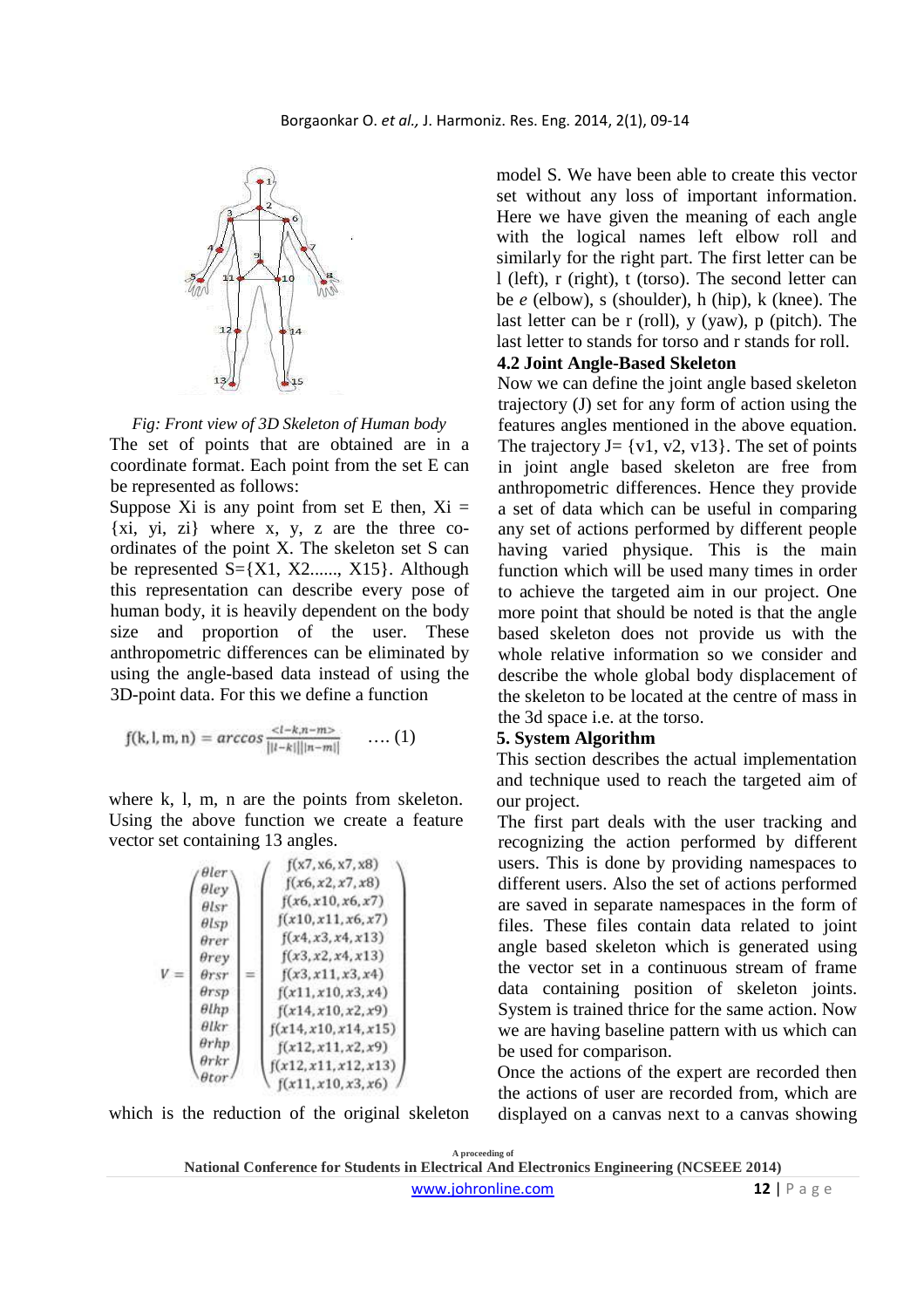the actions that are performed by the expert. This is done so as to help user to imitate them at ease. After the actions are done now begins the matching technique where the similarity is displayed based on mainly the tolerance adjusted with those of the strictness levels. Here we scaled the similarity measure from lenient to very strict.

We have provided a separate list for selection of appropriate action set of the expert with which the actions of the users are to be matched.

### **5.1 Action Pattern Recognition**

As illustrated in the block diagram, the goal of the system is to recognize a baseline skeleton trajectory  $B = \{b1, b2, bM\}$  in a candidate skeleton trajectory  $C = \{c1, c2, cN\}$ , which is captured in real-time. The recognition implies that both the corresponding joint-angles of the action sequences must match. To achieve this, we make the following assumptions about the baseline and candidate trajectories:

– There is no priori knowledge about which parts of the candidate trajectory C contain important information. Also there is not one concentrated section in the action from where one can inference that the actions are matching.

### 5**.**2 **Similarity Measure**

We try to define a sample similarity measure before actually applying the DTW algorithm. This sample similarity measure is based upon the feature (positions/angles) vectors that define the skeleton. However to make space for removing and normalizing the frame differences between the two feature vector sets without much affecting the similarity measure, we calculate an inner product of the two feature vector sets.

Next task is to compare baseline sequence and candidate sequence. For this we created sample similarity matrix.

$$
s = 1 - v \cdot w / |v||w| \cdot \dots (2)
$$

where, S= sample similarity matrix. And from the sample similarity matrix we have calculated optimal warping path that will lead to the nearest correct solution. In the above equation we have used a 'inner product' of the two sequences i.e. the candidate and the baseline sequence. This

measure has a property that it is very useful for determining the tolerance or the threshold value. We use this measure along with DTW to form a sequence similarity measure.

## 5.2 **Angle Based Trajectory Comparison Strategy**

Now that we have a sample similarity matrix, we have to use this entity in order to compare the two action sequences. We can use this to compare whether the candidate (user) pattern C is similar with the baseline (expert) pattern B. So we introduce a sample similarity threshold value T to decide the match capability value between the two considered sequences. For this we have obtained the range from the baseline trajectory (the action sequence performed by the expert) which we use for comparing the action sequence of the user (candidate) with the baseline trajectory. Following are some of the conditions those are going to consider while comparing the action sequence:

### **5.3 DTW Approach**

The warping path that we have defined is under a range of values between the smallest and the largest vector values. Now these values in the range are compared with the candidate trajectory.

Here three conditions are possible:

- 1. When the action sequence of candidate trajectory lies within the range of baseline trajectory, i.e. this is near to ideal action sequence that the candidate has performed. Hence the accuracy computed by the system will be much higher but will depend on the chosen strictness level.
- 2. When the action sequence of candidate trajectory is above range values then in this case this sequence will be matched with the higher range values in the baseline trajectory. Hence the result which is computed depends upon the difference between the action sequence of candidate and higher range values of the baseline trajectory.
- 3. When the action sequence of candidate trajectory is below range values then in this

**A proceeding of** 

**National Conference for Students in Electrical And Electronics Engineering (NCSEEE 2014)**